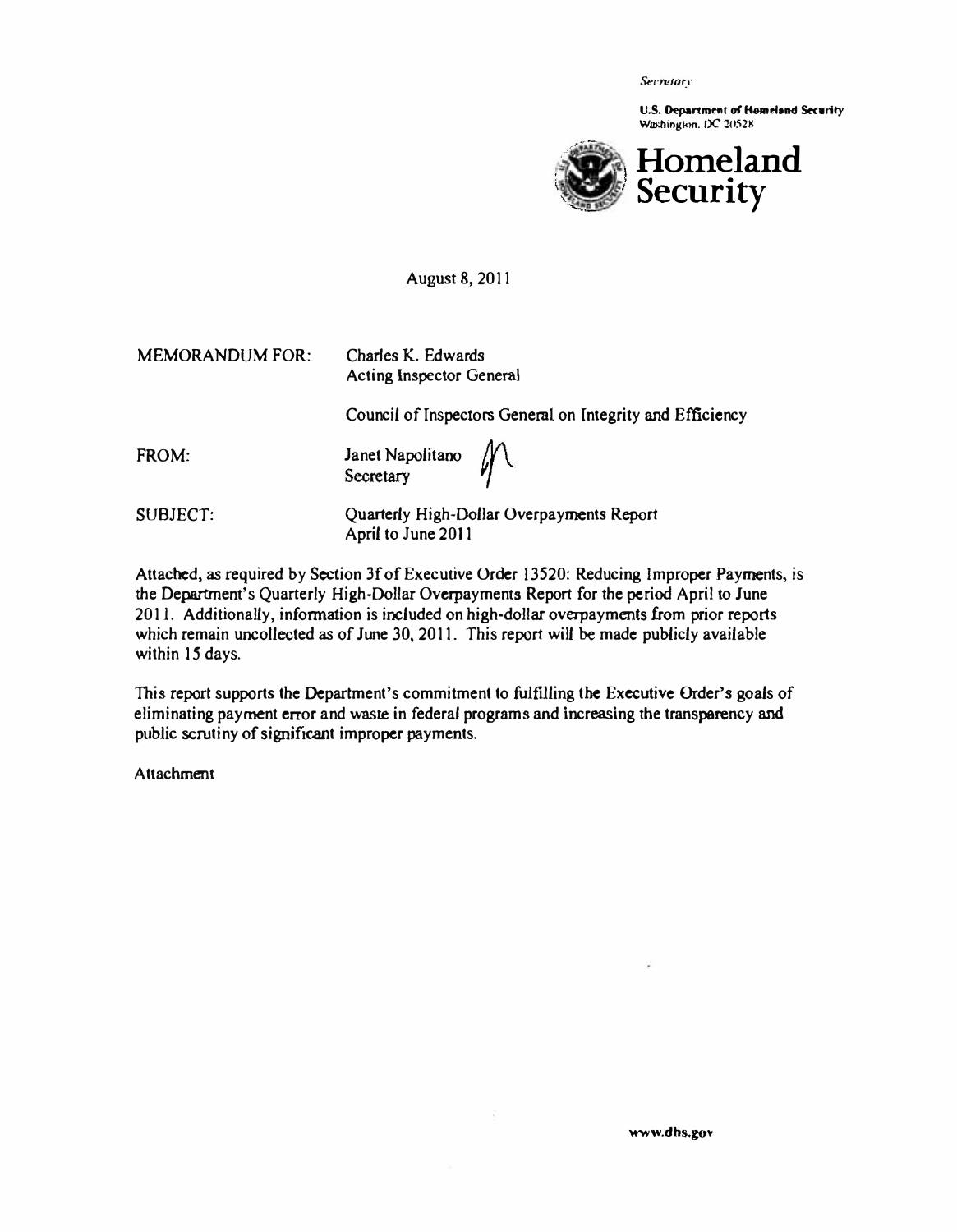## **Department of Homeland Security Quarterly High-Dollar Overpayments Report for the Quarter Ending June 30, 2011**

| <b>Component</b> | <b>Recipient Type</b><br>(Entity or Individual) | <b>City and State</b> | <b>Program(s) Responsible</b>                           | <b>Recovery Actions</b><br><b>Taken or Planned</b>                                                                                                          | <b>Actions to Prevent Reoccurrence</b>                                                                                                                                                                                                                                                                                                                                                                                         | <b>Payment Date</b> | High \$ Overpayment<br><b>Date Identified</b> |              | <b>Amount Paid   Correct Amount  </b> | Overpayment<br><b>Amount</b> | <b>Recovered</b><br><b>Amount</b> | <b>Outstanding</b><br><b>Balance</b> |
|------------------|-------------------------------------------------|-----------------------|---------------------------------------------------------|-------------------------------------------------------------------------------------------------------------------------------------------------------------|--------------------------------------------------------------------------------------------------------------------------------------------------------------------------------------------------------------------------------------------------------------------------------------------------------------------------------------------------------------------------------------------------------------------------------|---------------------|-----------------------------------------------|--------------|---------------------------------------|------------------------------|-----------------------------------|--------------------------------------|
| HQ               | <b>ENTITY</b>                                   | Chantilly, VA         | Office of the Chief<br><b>Procurement Officer</b>       | Contacted vendor,<br>overpayment collected                                                                                                                  | During a period of transition, two<br><b>Contracting Officer Technical</b><br>Representatives approved two<br>invoices for the same services. The<br><b>Program Office will ensure</b><br>Contracting Officer Technical<br>Representatives are aware of the<br>proper approval process for invoices,<br>especially during transition periods.                                                                                  | May 4, 2011         | May 4, 2011                                   | \$118,793.02 | \$0.00                                | \$118,793.02                 | \$118,793.02                      | \$0.00                               |
| HQ               | <b>ENTITY</b>                                   | McLean, VA            | Office of the Chief<br><b>Procurement Officer</b>       | Contacted vendor,<br>overpayment collected                                                                                                                  | The overpayment was due to an error<br>in computation and analysis on the<br>vendor's behalf. The vendor returned<br>the funds and acknowledged that<br>DHS was wrongfully billed.                                                                                                                                                                                                                                             | July 23, 2009       | April 29, 2011                                | \$73,680.00  | \$0.00                                | \$73,680.00                  | \$73,680.00                       | \$0.00                               |
| <b>NPPD</b>      | <b>ENTITY</b>                                   | Sterling, VA          | Office of the Under<br>Secretary                        | Contacted vendor,<br>overpayment collected                                                                                                                  | Overpayment occurred over multiple<br>payments on one contract. Invoices<br>were calculated using the wrong<br>contract rate. A memo has been<br>drafted and submitted for review and<br>approval. Once finalized, it will be<br>sent to all Contracting Officer<br><b>Technical Representatives instructing</b><br>them to validate vendor rates agreed<br>upon in contracts on all invoices being<br>processed and approved. | February 16, 2007   | May 23, 2011                                  | \$48,111.59  | \$0.00                                | \$48,111.59                  | \$48,111.59                       | \$0.00                               |
| <b>NPPD</b>      | <b>ENTITY</b>                                   | Alexandria, VA        | Office of the Under<br>Secretary                        | found showing receipt of this<br>check. Supporting<br>documentation requested<br>from vendor.                                                               | Contacted vendor who claims   A memo will be distributed to all<br>overpayment was refunded by Contracting Officer Technical<br>check. However, no evidence Representatives highlighting the<br>importance of thoroughly reviewing<br>invoice charges against specific<br>periods of performance to prevent<br>duplicate payments.                                                                                             | December 11, 2007   | June 27, 2011                                 | \$33,989.31  | \$0.00                                | \$33,989.31                  | \$0.00                            | \$33,989.31                          |
| <b>USCG</b>      | <b>ENTITY</b>                                   | Pittsburg, PA         | CG-84, Office of Financial<br><b>Policy and Systems</b> | A refund memo and<br>supporting documentation<br>has been sent to the vendor.                                                                               | Conduct internal training on the<br>proper process to make an off-line<br>payment through the United States<br><b>Treasury along with proper annotation</b><br>of the invoice for a clear audit trail.                                                                                                                                                                                                                         | June 13, 2011       | June 16, 2011                                 | \$60,368.27  | \$30,178.90                           | \$30,189.37                  | \$29,758.00                       | \$431.37                             |
| <b>USCG</b>      | <b>ENTITY</b>                                   | Dallas, TX            | CG-84, Office of Financial<br><b>Policy and Systems</b> | A refund memo and<br>supporting documentation<br>has been sent to the vendor.                                                                               | A letter will be sent to the vendor<br>requesting not to send a separate<br>invoice with a different invoice<br>number, amount and date of service<br>for a corrected payment of a previous<br>invoice.                                                                                                                                                                                                                        | May 10, 2011        | June 21, 2011                                 | \$62,344.23  | \$31,152.99                           | \$31,191.24                  | \$0.00                            | \$31,191.24                          |
| <b>USCG</b>      | <b>INDIVIDUAL</b>                               | San Juan, PR          | CG-84, Office of Financial<br><b>Policy and Systems</b> | Contacted individual,<br>overpayment collected                                                                                                              | A payroll system change will be<br>performed to remove default retention<br>bonus amounts.                                                                                                                                                                                                                                                                                                                                     | June 1, 2011        | June 2, 2011                                  | \$15,000.00  | \$3,750.00                            | \$11,250.00                  | \$11,250.00                       | \$0.00                               |
| <b>USCG</b>      | <b>INDIVIDUAL</b>                               | Newport, RI           | CG-84, Office of Financial<br><b>Policy and Systems</b> | Contacted individual,<br>overpayment collected                                                                                                              | A payroll system change will be<br>performed to remove default retention<br>bonus amounts.                                                                                                                                                                                                                                                                                                                                     | June 1, 2011        | June 2, 2011                                  | \$15,000.00  | \$3,750.00                            | \$11,250.00                  | \$11,250.00                       | \$0.00                               |
| <b>USCG</b>      | <b>INDIVIDUAL</b>                               | Cape Canaveral, FL    | CG-84, Office of Financial<br><b>Policy and Systems</b> | A refund memo and<br>supporting documentation<br>has been sent to the<br>individual. Payroll deductions<br>will be taken, if amount is not<br>paid in full. | A payroll system change will be<br>performed to remove default retention<br>bonus amounts.                                                                                                                                                                                                                                                                                                                                     | June 1, 2011        | June 2, 2011                                  | \$15,000.00  | \$3,750.00                            | \$11,250.00                  | \$0.00                            | \$11,250.00                          |
| <b>USCG</b>      | <b>INDIVIDUAL</b>                               | Charleston, SC        | CG-84, Office of Financial<br>Policy and Systems        | A refund memo and<br>supporting documentation<br>has been sent to the<br>individual. Payroll deductions<br>will be taken, if amount is not<br>paid in full. | A payroll system change will be<br>performed to remove default retention<br>bonus amounts.                                                                                                                                                                                                                                                                                                                                     | June 1, 2011        | June 2, 2011                                  | \$15,000.00  | \$3,750.00                            | \$11,250.00                  | \$0.00                            | \$11,250.00                          |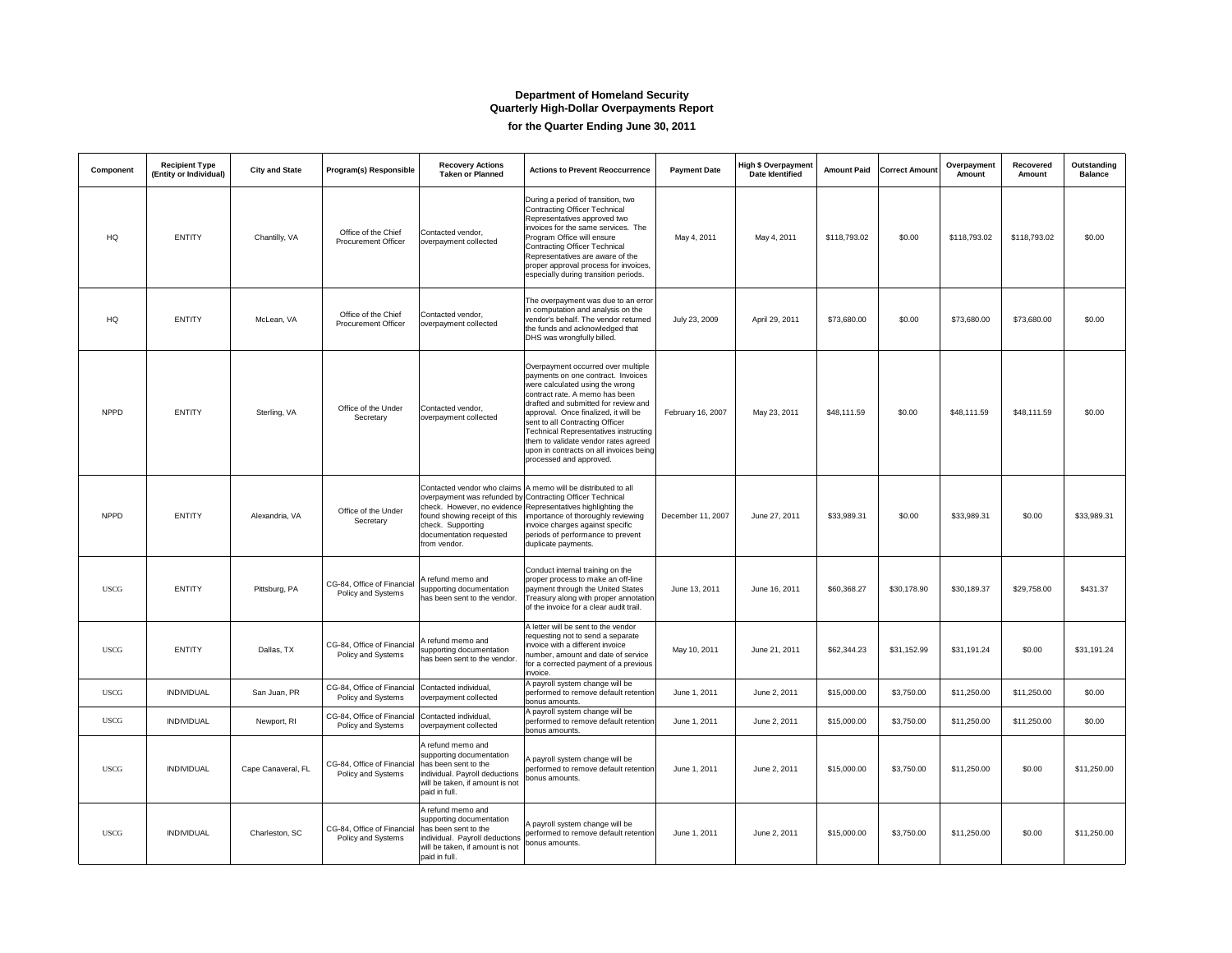## **Department of Homeland Security Quarterly High-Dollar Overpayments Report for the Quarter Ending June 30, 2011**

| <b>Component</b> | <b>Recipient Type</b><br>(Entity or Individual) | <b>City and State</b> | <b>Program(s) Responsible</b>                           | <b>Recovery Actions</b><br><b>Taken or Planned</b>                                                                                                                  | <b>Actions to Prevent Reoccurrence</b>                                                                                                                                                                                                                                                                                                                                       | <b>Payment Date</b> | High \$ Overpayment  <br><b>Date Identified</b> | <b>Amount Paid</b> | <b>Correct Amount</b> | Overpayment<br><b>Amount</b> | <b>Recovered</b><br><b>Amount</b> | Outstanding<br><b>Balance</b> |
|------------------|-------------------------------------------------|-----------------------|---------------------------------------------------------|---------------------------------------------------------------------------------------------------------------------------------------------------------------------|------------------------------------------------------------------------------------------------------------------------------------------------------------------------------------------------------------------------------------------------------------------------------------------------------------------------------------------------------------------------------|---------------------|-------------------------------------------------|--------------------|-----------------------|------------------------------|-----------------------------------|-------------------------------|
| <b>USCG</b>      | <b>INDIVIDUAL</b>                               | Bellevue, WA          | CG-84, Office of Financial<br><b>Policy and Systems</b> | <b>Contacted United States</b><br>Treasury, overpayment<br>collected                                                                                                | Next of kin reported retiree's death<br>after payroll processing was<br>completed. Payroll Processing<br>Center requests immediate reporting<br>of recipient's death. Payroll<br>Processing Center performs data<br>matches with other Federal agencies<br>to detect deceased retirees. Late<br>notification of death is not uncommon<br>due to the stress of the situation. | June 1, 2011        | June 10, 2011                                   | \$6,778.58         | \$0.00                | \$6,778.58                   | \$6,778.58                        | \$0.00                        |
| <b>USCG</b>      | <b>ENTITY</b>                                   | Boise, ID             | <b>Marine Safety</b>                                    | The United States Treasury<br>check that was applied back<br>to the original line of<br>accounting. After the refund<br>was applied the correct<br>vendor was paid. | An incorrect Dun & Bradstreet<br>reported a cancelled returned Number was cited on the payment<br>document. The Payables Team's<br>Desk Guide will be updated to ensure<br>vendor names are checked against<br>Dun & Bradstreet Numbers to ensure<br>accuracy.                                                                                                               | February 2, 2011    | April 4, 2011                                   | \$56,329.00        | \$0.00                | \$56,329.00                  | \$56,329.00                       | \$0.00                        |